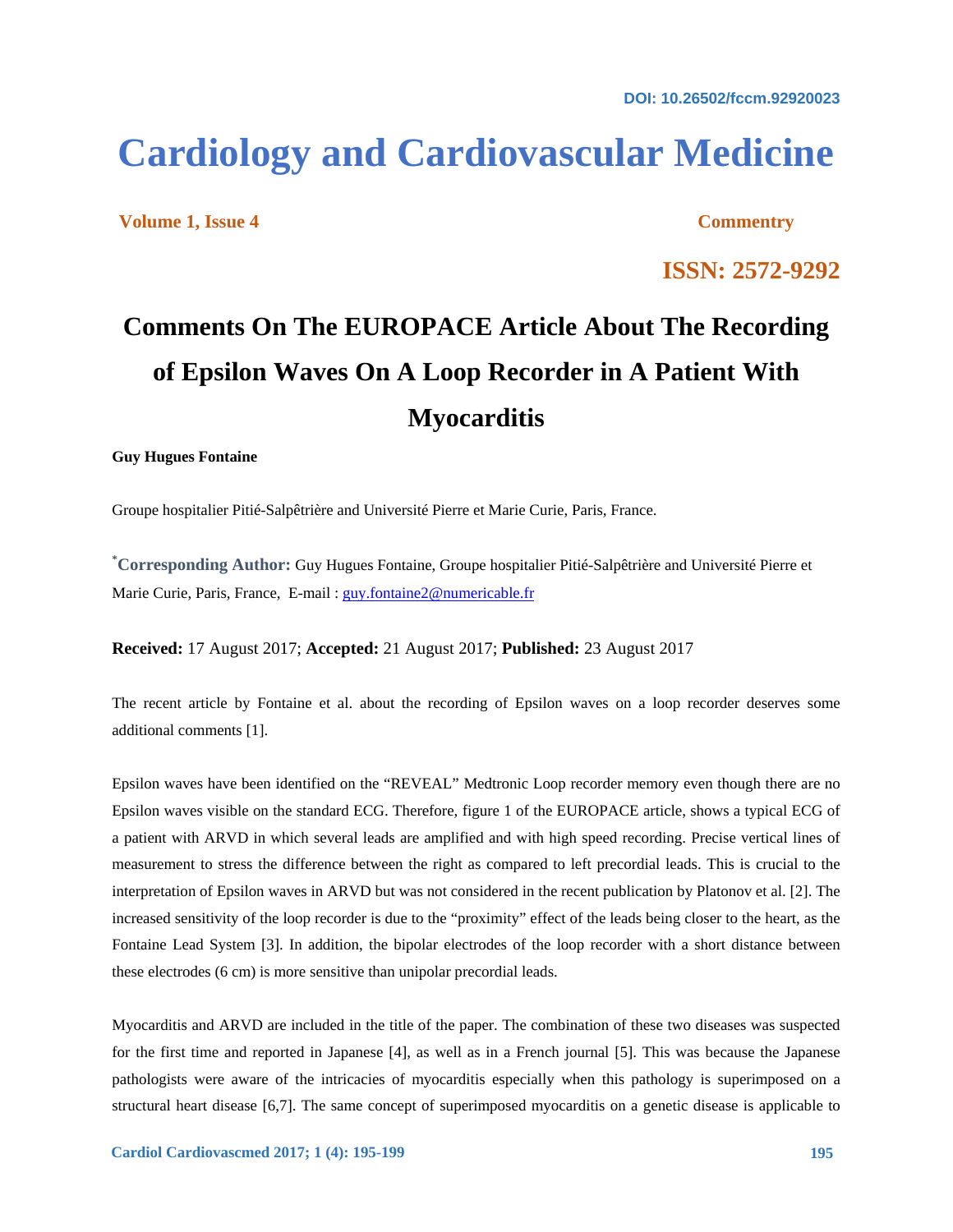#### **DOI: 10.26502/fccm.92920023**

other cardiomyopathies such as Brugada syndrome (Bs), hypertrophic cardiomyopathy (HCM), idiopathic dilated cardiomyopathy (IDCM) and probably in all forms of inherited cardiomyopathies including the WPW syndrome [8]. Repeated episodes of myocarditis leading to irreversible heart failure looks common at the end stage of the disease [9]. It is also clear that ventricular arrhythmias can be triggered by inflammation (myocarditis) with an increase of C-reactive protein (CRP) as reported by Bonny et al in patients with ARVD [10] and in the Brugada syndrome [11]. Finally, a common genetic factor in the cardiac development and an increased susceptibility for myocarditis has been recently demonstrated by Lopez-Ayala et al. [12].

The subtitle of the loop recorder article [1] indicates an updated definition of the Epsilon wave in ARVD stressing that Epsilon waves can exist in other types of cardiomyopathies such as Coronary Artery Disease (CAD), IDCM, HCM, sickle cell disease, etc. as well as the pure form of a localized form of myocarditis which may explain a QRS complex prolongation observed on one or few precordial leads.

The comprehensive definition of an Epsilon wave in ARVD is immediately available in the abstract of the loop recorder article [1].

The loop recorder electrodes are similarly placed to those of the "Fontaine lead system", recently published in ARVD [13,14]. The loop recorder has been primarily designed to record arrhythmias. In this case palpitations and dizziness in a patient with repeated episodes of clinical acute myocarditis showed that ventricular tachycardia was well documented by the loop recorder.

However, signal analysis for postexcitation waves is a new application of this device which can be extended to other electronic apparatus that records electric signals of the heart such as a subcutaneous defibrillator, pacemakers and automatic implanted cardiac defibrillators (AICD). It is interesting that a new case from La Salpêtrière, Paris, France was identified when the EUROPACE paper was in review and published independently [15].

Signal averaging techniques were introduced in cardiology in a book chapter by the author from basic neuroscience in 1977 [16]. This method proved highly sensitive for the detection of late potentials and this proved to be a new risk factor for possible development of an arrhythmogenic substrate that can be prevented or treated by appropriate devices such as ICDs or by the life-vest.

The concept of atrial dysplasia leading to the proposal of a pandysplastic phenomenon in ARVD is also suggested in a figure of the Europace paper [1]. The measurements of P wave duration in 28 ascertained ARVD patients was 169  $\pm$  62 80-260 ms (normal <120ms), P < 0.05. In fact, it is possible to see by signal averaging that ARVD patients have further abnormal wave signals due to latent atrial dysplasia (Figure1).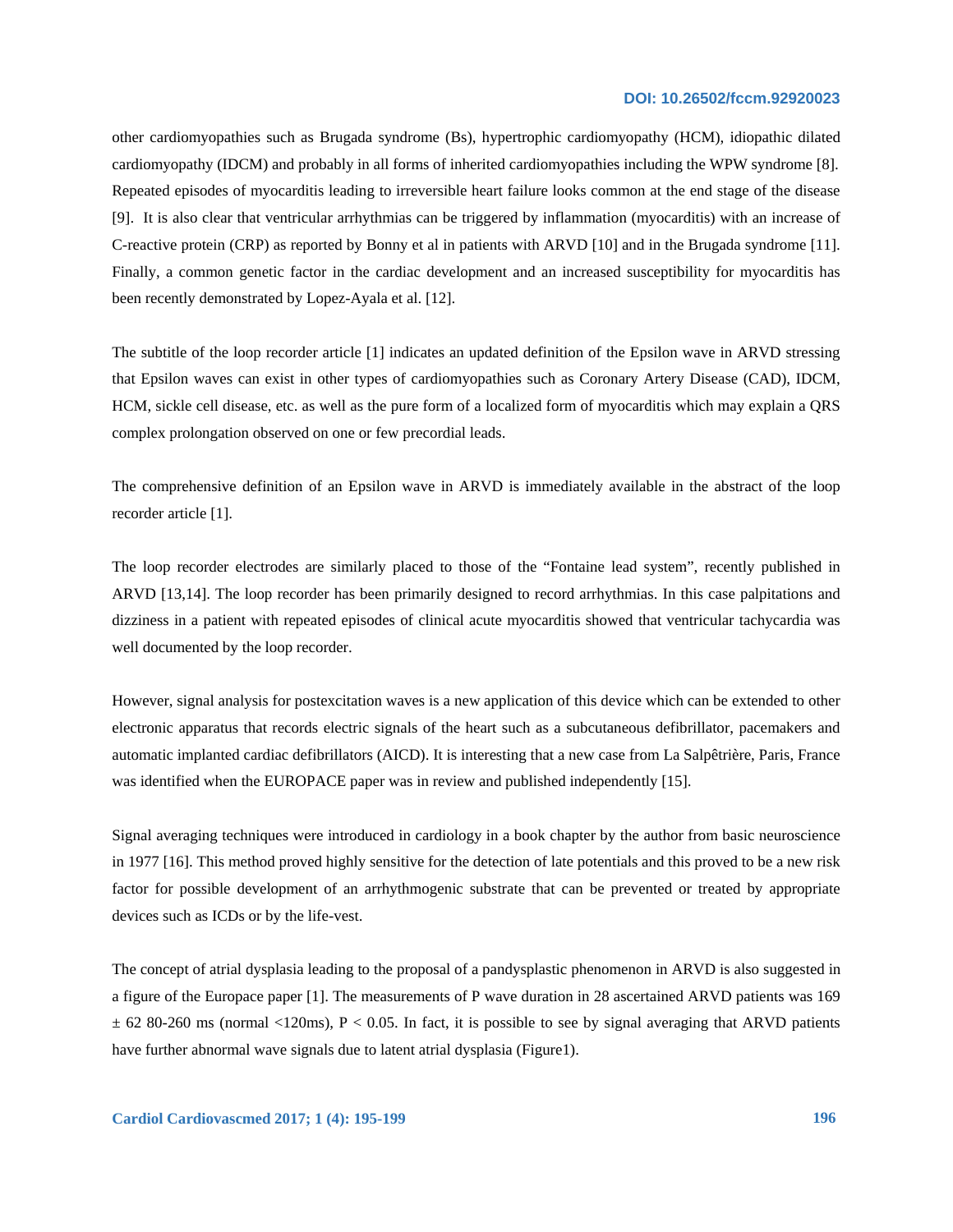#### **DOI: 10.26502/fccm.92920023**



**Figure 1:** Male 37. Dizziness during soccer and Ventricular Tachycardia 220 bpm with RBBB. ECG was normal, but SAECG shows the Epsilon waves. Note the delayed potentials with very low frequency signals at the end of atrial signal better seen with the filtering of 25-250 Hz as compared with 40-250Hz. This can be explained by the relatively flat structure of atrial myocardium preventing unopposed electrical forces as compared with ventricular myocardium. Also note the atrial late activation on the "Z" lead as opposed to the "Y" lead on the Frank lead system. ARVD was ascertained by contrast angio. No atrial arrhythmia was observed.

The presence of atrial electrophysiological abnormalities in ARVD patients has been suspected by the high frequency of atrial fibrillation (80%) in this population. However, the histologic demonstration of this phenomenon needs to be documented. In addition, as the quiescent form of ARVD is found in 3.7% of the general population, we have a new explanation on the mechanism of AF in human [17,18].

Finally, the all scientific material on Epsilon waves published by GF (8 chapters for books and 2 peer reviewed articles) are presented and precisely classified chronologically to demonstrate the progressive understanding of Epsilon waves based on intramyocardial blocks producing the "postexcitation" phenomenon [1].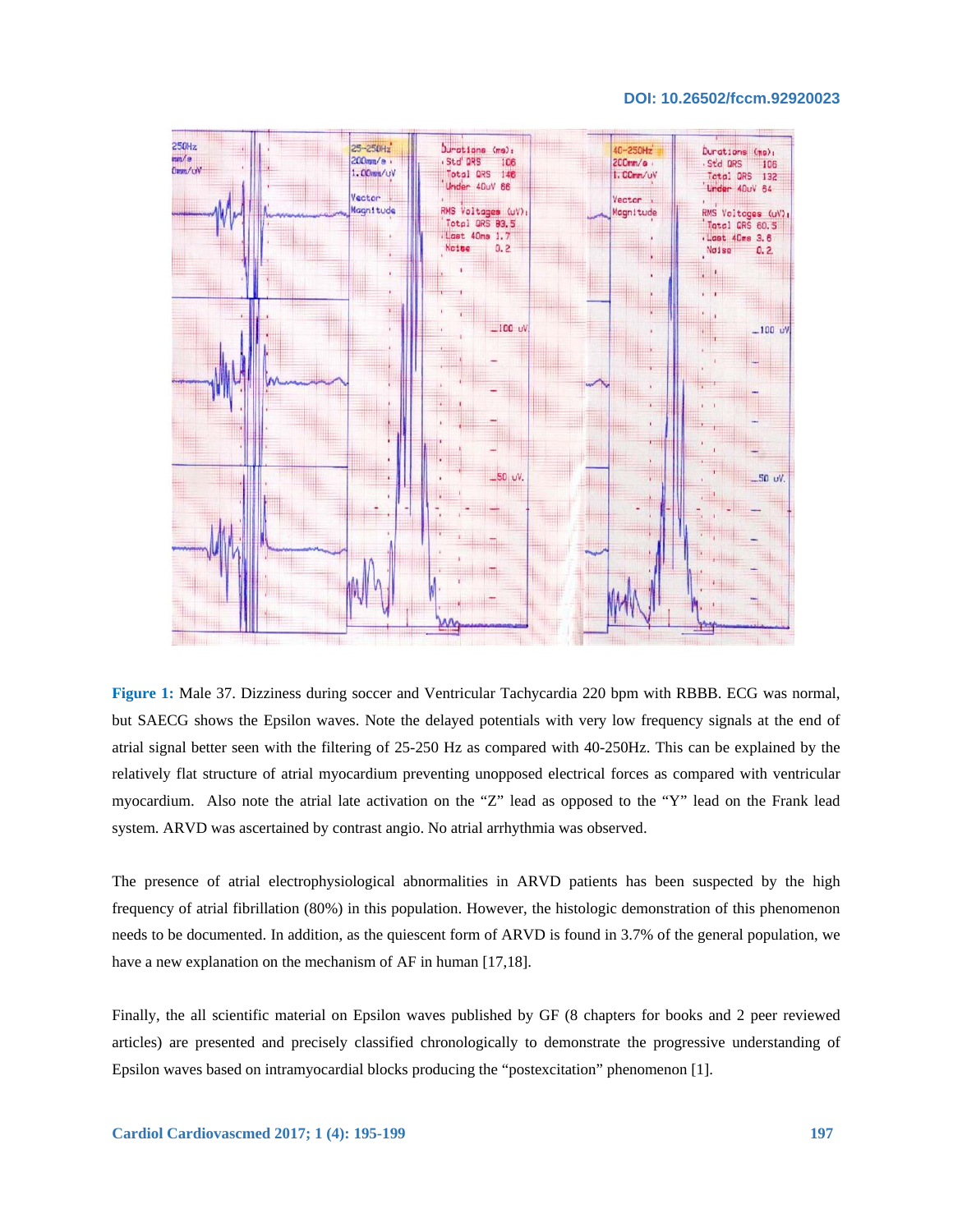## **References**

- 1. Fontaine GH, Duthoit G, Li G, Andreoletti L, Gandjbakhch E, et al. Epsilon wave on an electronic loop in a case of Arrhythmogenic Right Ventricular Dysplasia with myocarditis: an updated definition of the Epsilon wave. Europace 19 (2017): 1084-1090.
- 2. Platonov PG, Calkins H, Hauer RN, Corrado D, Svendsen JH, et al. High inter observer variability in the assessment of Epsilon waves: Implications for diagnosis of arrhythmogenic right ventricular cardiomyopathy/dysplasia. Heart Rhythm 13 (2016): 208-216.
- 3. Hurst JW. Naming of the waves in the ECG, with a brief account of their genesis. Circulation 98 (1998): 1937- 1942.
- 4. Fontaine G, Fontaliran F, Andrade FR, Velasquez E, Tonet J, et al. The arrhythmogenic right ventricle. Dysplasia versus cardiomyopathy. Heart Vessels 10 (1995): 227-235.
- 5. Fontaliran F, Fontaine G, Brestescher C, Labrousse J, Vilde F. [Significance of lymphoplasmocytic infiltration in arrhythmogenic right ventricular dysplasia. A propos of 3 own cases and review of the literature]. (French) Arch Mal Coeur Vaiss 88 (1995): 1021-1028.
- 6. Sekiguchi M, Konno S. Histopathological differentiation employing endomyocardial biopsy in the clinical assessment of primary myocardial disease. Jpn Heart J 10 (1969): 30-46.
- 7. Matsumori A, Okada I, Yamada T, Maruyama S, Kawai C. Pathogenesis of myocardial injury in myocarditis and cardiomyopathy. Jpn Circ J 55 (1991): 1132-1137.
- 8. Fontaine G, Fornes P, Fontaliran F. Myocarditis as a cause of sudden death. Circulation. Letter 16 (2011): 103.
- 9. Hulot JS, Jouven X, Empana JP, Frank R, Fontaine G. Natural history and risk stratification of arrhythmogenic right ventricular dysplasia/cardiomyopathy. Circulation 110 (2004): 1879-1884.
- 10. Bonny A, Lellouche N, Ditah I, Hidden-Lucet F, Yitemben MT, et al. C-reactive protein in arrhythmogenic right ventricular dysplasia/cardiomyopathy and relationship with ventricular tachycardia. Cardiol Res Pract (2010).
- 11. Bonny A, Tonet J, Márquez MF, De Sisti A, Temfemo A, et al. C-reactive protein levels in the brugada syndrome. Cardiol Res Pract 2011: 341521.
- 12. Lopez-Ayala JM, Pastor-Quirante F, Gonzalez-Carrillo J, Lopez-Cuenca D, Sanchez-Munoz JJ, et al. Genetics of myocarditis in arrhythmogenic right ventricular dysplasia.Heart Rhythm 12 (2015): 766-773.
- 13. Gottschalk B, Gysel M, Barbosa-Barros R, De Sousa Rocha RP, Pérez-Riera AR, et al. The use of Fontaine leads in the diagnosis of arrhythmogenic right ventricular dysplasia. Ann Noninvasive Electrocardiol 19 (2014): 279-284.
- 14. Wang J, Yang B, Chen H, Ju W, Chen K, et al. Epsilon waves detected by various electrocardiographic recording methods: in patients with arrhythmogenic right ventricular cardiomyopathy. Tex Heart Inst J 37 (2010): 405-411.
- 15. Fontaine G, Waintraub X. A new case of Epsilon wave on the loop recorder Arch Can Res 4 (2016): 2.